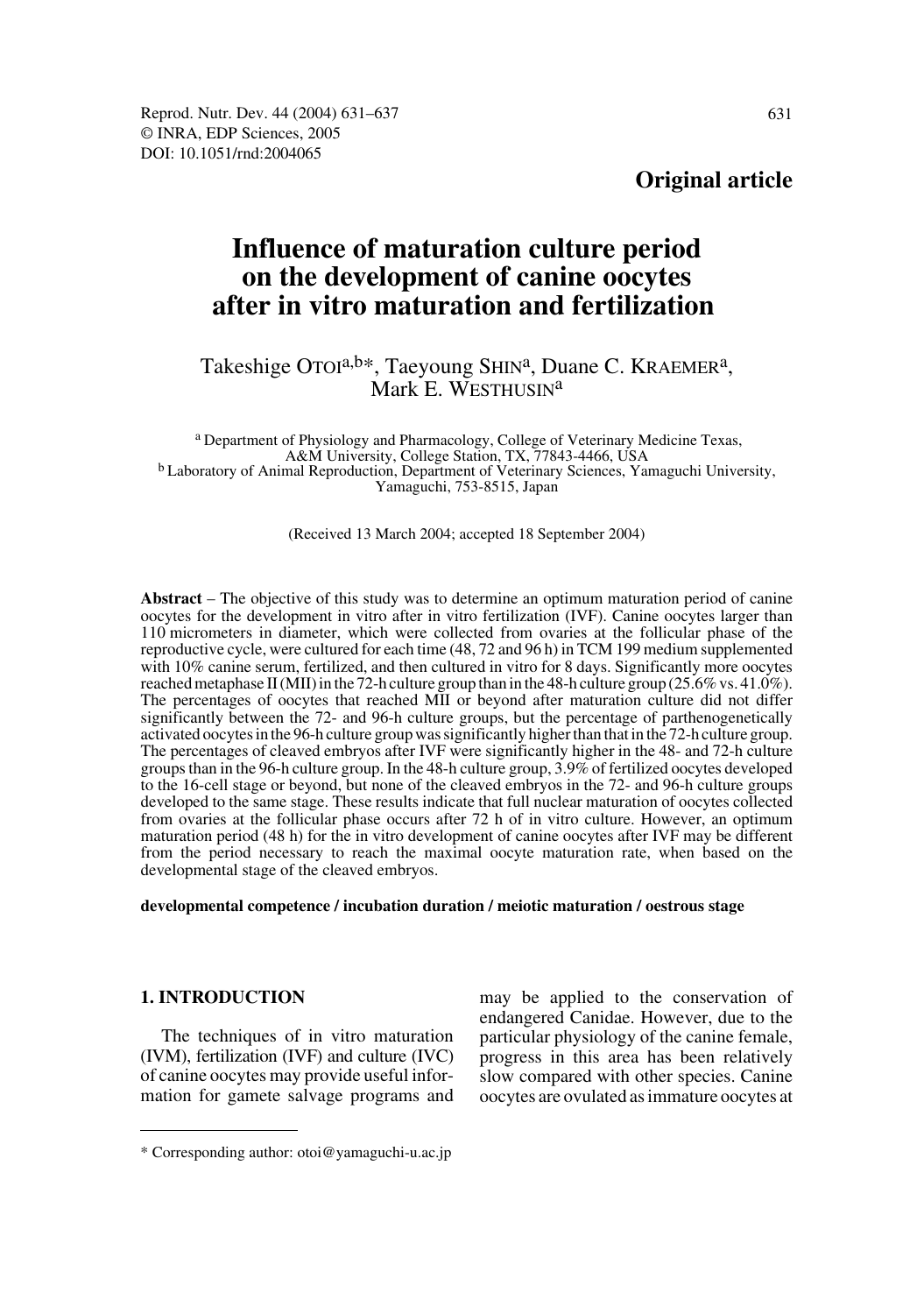the germinal vesicle stage and require 2 to 5 days for the completion of meiotic maturation within the oviducts [1, 2]. Moreover, spermatozoa are already present around ovulated oocytes before the completion of meiotic maturation, because ovulation occurs approximately 2 to 3 days after the onset of oestrus, during which bitches are receptive to mating before ovulation [3]. In the IVM of canine oocytes, some studies have demonstrated that full meiotic maturation occurs after 24–48 h of in vitro culture [4, 5], while other studies indicate that the oocytes cultured for 72–96 h achieved the highest maturation rates [6–8]. Yamada et al. [9] suggested that oocytes from superovulated bitches achieve the highest maturation rates at 72 h of maturation culture, while oocytes from non-superovulated bitches show no tendency for increased maturation rates on culturing for up to 144 h. On the contrary, only four reported studies have shown the development of in vitro-matured and fertilized oocytes to the early embryo stage [9–12]. In the four studies, the oocytes were collected from bitches at various oestrous stages, matured for various incubation times (24–72 h) and fertilized with spermatozoa. Therefore, the relationship between the maturation culture period and development of IVF oocytes remains unclear.

The present study was conducted to determine an optimum oocyte maturation time for the in vitro development of canine oocytes after IVF.

# **2. MATERIALS AND METHODS**

#### **2.1. Oocyte preparation and culture**

The ovaries were collected from bitches by ovariohysterectomy following anesthesia at local veterinary practices. The animals were of various breeds and ranged in age from 1 to 3 years. Both ovaries from each bitch were brought to the laboratory in physiological saline (0.85% (w/v) NaCl) at approximately 30 °C within 6 h of removal. The bitches were categorized according to the stage of the oestrous cycle by the examination of the morphological appearance of reproductive tissue, in which specific morphological criteria were used to identify these stages according to the study of Hewitt et al. [7]. The reproductive status of the donors was categorized as follows: (1) anoestrous, ovaries without antral follicles  $(≥ 2$  mm in diameter) and pronounced luteal tissues; (2) oestrous (follicular phase), one or more visible follicles (2–10 mm in diameter); and (3) dioestrous, one or more pronounced corpora lutea (CL). It has been suggested that the stage of the reproductive cycle of the donor influences the maturation frequencies of canine oocytes [8, 13, 14]. If the oocytes collected from ovaries at various stages of the reproductive cycle are used for experiments, the data may compromise the optimum maturation culture period for the development of oocytes after IVF. Moreover, the percentage of oocytes reaching metaphase II (MII) has been shown to be higher in oocytes collected from the ovaries of prooestrous and oestrous bitches than anoestrous and dioestrous bitches [8, 14, 15]. In a previous study, we found that when the reproductive status of the donors was categorized by the morphological criteria described above, more oocytes from ovaries at the follicular phase of the reproductive cycle reached MII [14]. Therefore, only ovaries (20 pairs) at the follicular phase were used for this study. The ovaries were placed in a TCM199 medium (Hank's salts) buffered with 25 mM HEPES buffer (Gibco, Grand Island, NY, USA) supplemented with 50  $\mu$ g·mL<sup>-1</sup> gentamicin (Sigma, St. Louis, MO, USA) at 37 °C, and then sliced repeatedly to release oocytes. Only non-degenerated cumulus-oocyte complexes (two or more dense layers of cumulus cells and darkly granulated cytoplasm) were collected and then suspended in a maturation medium (TCM199 medium (Earle's salts) buffered with 25 mM HEPES buffer (Gibco) supplemented with 10% (v/v) bitch serum, 1.5 mM sodium pyruvate, 2.9 mM calcium lactate pentahydrate and 50  $\mu$ g·mL<sup>-1</sup> gentamicin). The bitch serum used for culture was collected from bitches at various stages of the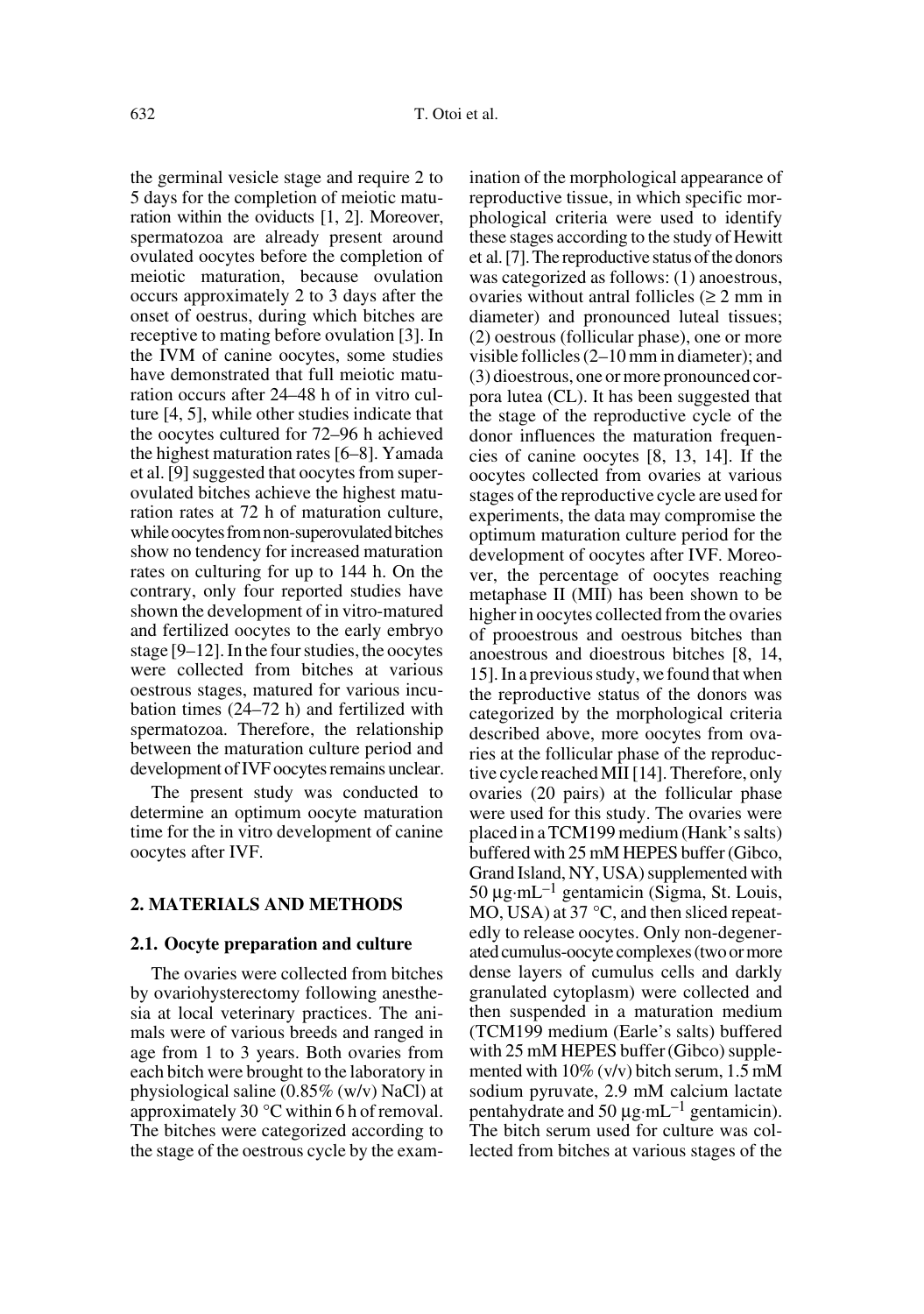reproductive cycle and pooled. The serum was heat-inactivated for 30 min at 56 °C and stored at –30 °C until use. The concentrations of progesterone and estradiol of the heat-inactivated serum were 1.6 ng·mL<sup>-1</sup> and  $31.5$  pg·mL<sup>-1</sup>, respectively. The concentrations were measured using a luminescenceenhanced immunoassay system (Immulite; Diagnostic Products Co., Los Angeles, CA, USA).

After collection, the oocyte cytoplasm diameter of the cumulus-oocyte complexes (COCs) was measured using a calibrated ocular micrometer (OSM-4; Olympus, Tokyo, Japan), and the oocytes were divided into two groups according to their diameter size:  $<$  110 and  $>$  110 µm. After being measured, only oocytes > 110 µm were selected and used for this study, because a difference in maturation rate has been found for canine oocytes with diameters  $\langle 110 \mu m \rangle$  versus  $> 110 \mu m$  [16, 17].

After the measurement of the oocyte cytoplasm diameter, COCs with > 110 µm in diameter were transferred into 100 µLdrops (10 COCs/drop) of maturation medium covered with warm paraffin oil (3.5 mL, Sigma) in a polystyrene culture dish  $(35 \times$ 10 mm; Falcon; Becton Dickinson Labware, NJ, USA), which had been equilibrated in a  $CO_2$  incubator at 38.5 °C for at least 2 h. Subsequently, the COCs were cultured for various times (48, 72 and 96 h) at 38.5 °C in a humidified atmosphere of  $5\%$  CO<sub>2</sub> in air.

# **2.2. Oocyte fixing and staining**

At the end of the maturation culture period (48, 72 and 96 h), some of COCs (2– 7 COCs/group) were transferred into TCM199 medium (Hank salts) buffered with 25 mM HEPES buffer supplemented with 0.3% (w/v) hyaluronidase (Sigma), and then the cumulus cells surrounding the oocytes were removed using small glass pipettes. Denuded oocytes were fixed and permeabilized for 15 min at room temperature in Dulbecco phosphate-buffered saline (PBS; Gibco) supplemented with 3.7% (w/v) paraformaldehyde and  $1\%$  (v/v) triton X-100 (Sigma), and then placed in PBS containing 0.3% (w/v) polyvinylpyrrolidone for 15 min at room temperature. The oocytes were transferred into the small drop comprising PBS supplemented with 90% (v/v) glycerol (Sigma) and 1.9 µM bis-benzimide (Hoechst 33342; Sigma) on a slide. Subsequently, the oocytes were overlaid with a coverslip supported by 4 droplets of vaseline/paraffin and incubated for one night at 4 °C. The oocytes were examined using a fluorescence microscope with a 355 nm wavelength excitation filter. They were classified according to chromatin configuration as the "germinal vesicle", "germinal vesicle breakdown", "metaphase I", or "metaphase II". The oocytes containing a pronucleus or two polar bodies were considered to be parthenogenetically activated. Those with a diffusely stained cytoplasm characteristic of nonviable cells, and those in which chromatin was unidentifiable or not visible, were classified as others.

#### **2.3. In vitro fertilization and culture**

In the present study, epididymal spermatozoa were used for IVF, because the fertility of epididymal sperm has been shown to be similar to that of ejaculated sperm [18]. Testes were obtained from adult male dogs of various breeds aged from 1.5 to 3 years after routine castration at local veterinary practices. They were brought to the laboratory in physiological saline (0.85% (w/v) NaCl) at  $4^{\circ}$ C within 6 h of removal. The cauda epididymis and vas deferens were removed from each testis. Spermatozoa were collected in a 15 mL-tube by flushing the lumen of the cauda epididymis and vas deferens with about 10 mL of Brackett-Oliphant medium [19] supplemented with 137  $\mu$ g·mL<sup>-1</sup> sodium pyruvate and 50  $\mu$ g·mL<sup>-1</sup> gentamicin (BO medium). The sperm suspension was centrifuged at 500 *g* for 5 min. The supernatant was removed, and the sperm pellet was resuspended in 12 mL of the BO medium. Subsequently, spermatozoa were allowed to swim-up for 30 min at 38.5 °C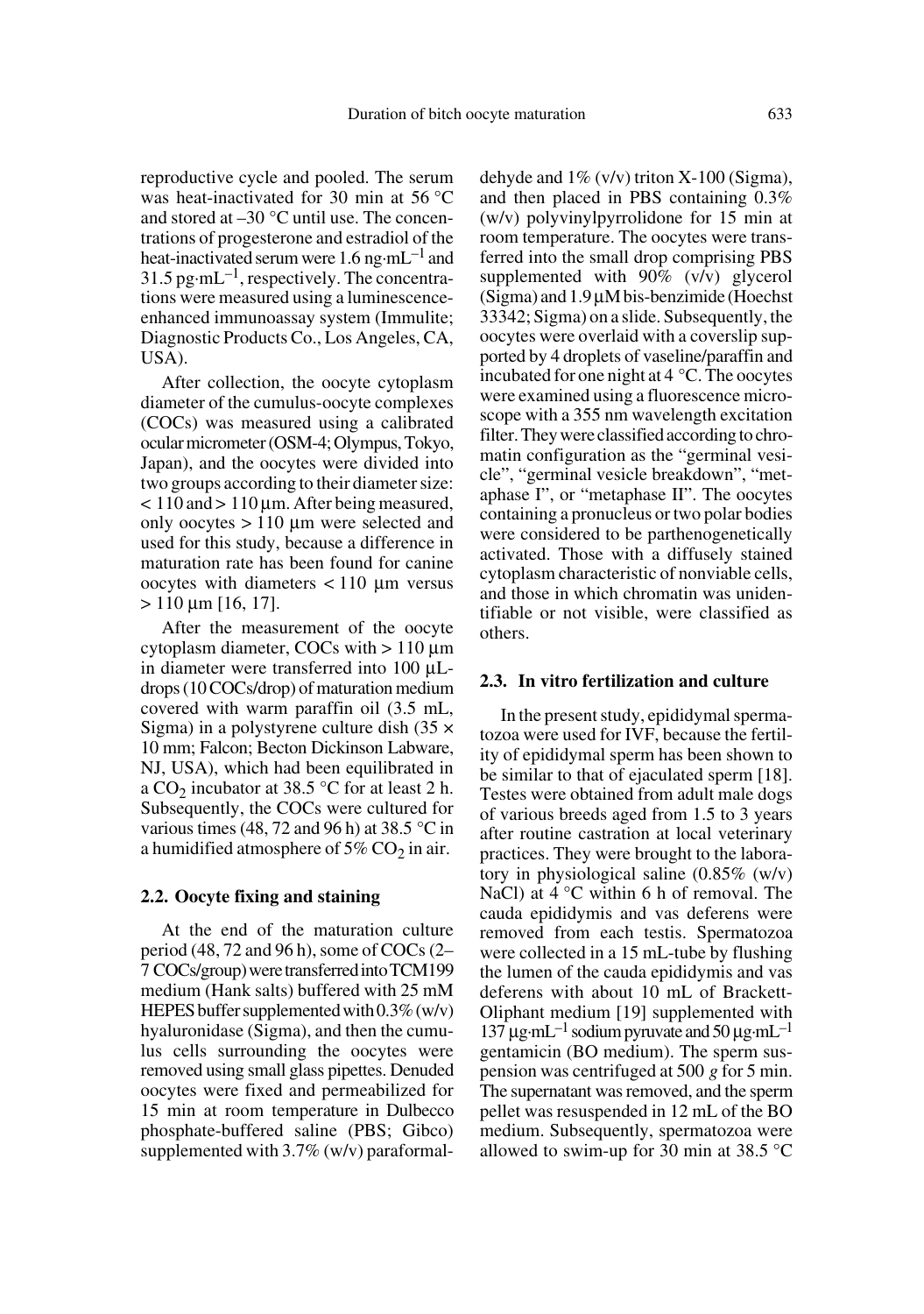| Incubation<br>time(h) | No. of<br>oocytes<br>examined |                  | No. $(\%)$ of oocytes at the stage <sup>a</sup> | No. $(\%)$ of | No. $(\%)$ of                    |                                   |                                                 |
|-----------------------|-------------------------------|------------------|-------------------------------------------------|---------------|----------------------------------|-----------------------------------|-------------------------------------------------|
|                       |                               | GV               | <b>GVBD</b>                                     | МI            | МII                              | activated<br>oocytes <sup>b</sup> | oocytes<br>classified<br>as others <sup>c</sup> |
| 48                    | 82                            | $27(32.9)^d$     | 8(9.8)                                          |               | $10(12.2)$ 21 $(25.6)^d$         | $1(1.2)^d$                        | $15(18.3)^d$                                    |
| 72                    | 122                           | $32(26.2)^{d,e}$ | 8(6.6)                                          |               | 18 (14.8) 50 (41.0) <sup>e</sup> | $5(4.1)^d$                        | $9(7.4)^e$                                      |
| 96                    | 79                            | $13(16.5)^e$     | 6(7.6)                                          |               | $16(20.3)$ 14 $(17.7)^d$         | $17(21.5)^e$                      | $13(16.5)^d$                                    |

**Table I.** Meiotic maturation of canine oocytes cultured for various times.

<sup>a</sup> GV: germinal vesicle, GVBD: germinal vesicle breakdown, MI: metaphase I, MII: metaphase II. b Oocytes containing a pronucleus or two polar bodies were considered to be parthenogenetically activated. <sup>c</sup> Oocytes with diffusely stained cytoplasm characteristic of nonviable cells or unidentifiable chromatin were classified as others.

d,e Values with different superscripts in the same column differ significantly  $(P < 0.05)$ .

in a humidified atmosphere of 5%  $CO<sub>2</sub>$  in air. The swim-up layer was carefully recovered and centrifuged at 500*g* for 5 min. The supernatant was removed, and the sperm pellet was resuspended in 500 µL of the BO medium before the assessment of sperm concentration and motility. Semen was assessed for sperm motility using an optical microscope. Only samples with sperm motility > 80% were used for IVF. After the assessment of motility, the spermatozoa were adjusted to  $1 \times 10^7$  sperm·mL<sup>-1</sup> in the BO medium, and then diluted with additional BO medium supplemented with 0.6% bovine serum albumin and 20  $\mu$ g·mL<sup>-1</sup> heparin (Novo Industry A/S, Osaka, Japan) to a final concentration of  $5 \times 10^6$  sperm $\cdot$ mL<sup>-1</sup>.

The COCs which had been previously matured, were incubated with the sperm suspension (100  $\mu$ L) for 15 h at 38.5 °C in a humidified atmosphere of  $5\%$  CO<sub>2</sub> in air. After co-incubation with sperm, these oocytes were transferred into fresh 100 µLdrops (10 oocytes/drop) of culture medium (TCM199 medium (Earle's salts) buffered with 25 mM HEPES buffer (Gibco) supplemented with 10% (v/v) bitch serum,  $5 \mu$ g·mL<sup>-1</sup> insulin (Sigma) and  $50 \mu$ g·mL<sup>-1</sup> gentamicin) and were cultured for further development at 38.5 °C in a humidified atmosphere of 5%  $CO<sub>2</sub>$  in the air. At 42 h after insemination, the culture medium was replaced with fresh medium and the cumulus cells surrounding the zygotes were removed by pipetting. The cumulus layer attached to the bottom of the culture dish, however, was not removed. For examination of the development of inseminated oocytes, the embryos were cultured for 8 days after insemination, then fixed and stained by Hoechst 33342 as described above. The cell number per embryo was examined using a Nikon Diaphot microscope fitted with epifluorescent illumination.

# **2.4. Statistical analysis**

Six to nine independent trials for each experiment were conducted and the results from all replicates were pooled for analysis. The percentages of oocytes reaching each stage of meiosis after maturation culture and embryos developed to each stage were analyzed by Chi-square analysis. When some expected values were  $\leq 5$ , Fisher's exact probability test was used. Differences at a probability  $P \leq 0.05$  were considered significant.

## **3. RESULTS**

A total of  $604$  COCs with  $> 110$  µm in diameter were obtained from 20 bitches at the follicular phase of the reproductive cycle  $(30.2 \pm 3.6 \text{ COCs}$  per bitch). Table I shows the effect of the culture period of COCs on the meiotic maturation of the oocytes. The proportion of oocytes that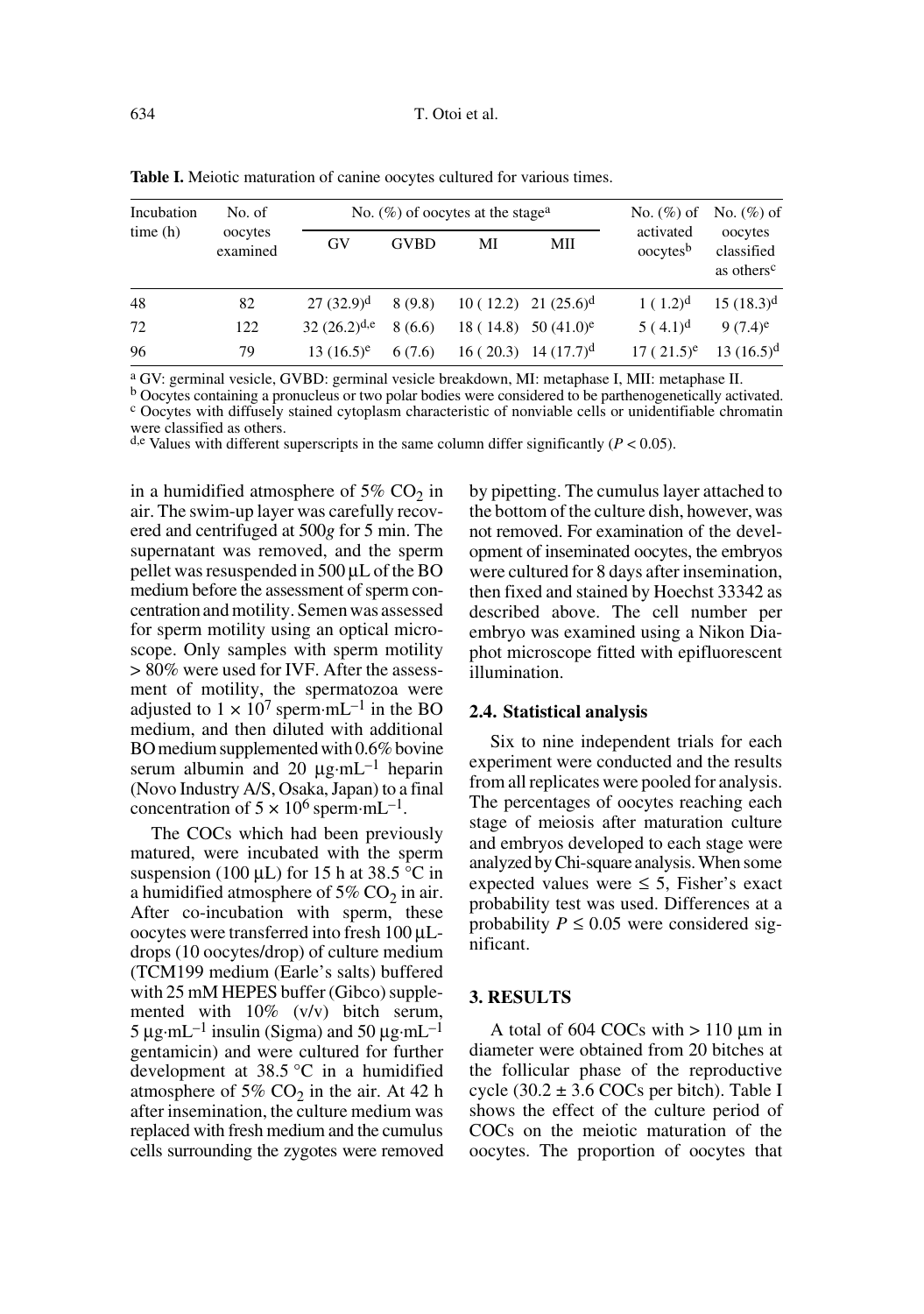| time(h) | Incubation No. of oocytes<br>inseminated | No. $(\%)$ of embryos developed to | Total No. % of             |        |            |        |                 |
|---------|------------------------------------------|------------------------------------|----------------------------|--------|------------|--------|-----------------|
|         |                                          | 2-cell                             | 4-cell                     | 8-cell | $16$ -cell | Morula | cleaved embryos |
| 48      | 103                                      | $6(5.8)^a$                         | $15(14.6)^a$               | 5(4.9) | 3(2.9)     | 1(1.0) | $30(29.1)^a$    |
| 72      | 121                                      |                                    | $17(14.0)^b$ 22 $(18.2)^a$ | 6(5.0) | 0(0)       | 0(0)   | $45(37.2)^a$    |
| 96      | 45                                       | (0)(0) <sup>a</sup>                | $1(2.2)^{b}$               | 0(0)   | 0(0)       | 0(0)   | $1(2.2)^{b}$    |

Table II. Developmental competence of canine oocytes matured for various times followed by coincubation with sperm.

a,b Values with different superscripts in the same column differ significantly  $(P < 0.05)$ *.* 

were arrested at the germinal vesicle stage gradually decreased as the culture period increased. Significantly more oocytes reached MII in the 72-h culture group than in the 48-h culture group (25.6% vs. 41.0%; *P* < 0.05). The total percentages of oocytes that reached MII and were activated parthenogenetically after maturation culture did not differ significantly between the 72- and 96 h culture groups (45.1%, 55/122 at 72 h and 39.2%, 31/79 at 96 h; *P* > 0.05), while the percentage of parthenogenetically activated oocytes in the 96-h culture group was significantly higher  $(P < 0.05)$  than that in the 72-h culture group.

The developmental rates of oocytes inseminated after maturation culture for each time are shown in Table II. The percentages of cleaved embryos in the 48- and 72-h culture groups were significantly higher  $(P < 0.05)$  than those in the 96-h culture group. None of the cleaved embryos in the 72- and 96-h culture groups developed to the 16-cell stage or beyond. In the 48-h culture group, 3.9% of fertilized oocytes developed to the 16-cell stage or beyond, and only one embryo developed to the morula stage containing 48 cells.

#### **4. DISCUSSION**

 There is little literature on the in vitro production of canine embryos because of the low meiotic competence of the oocytes. To date, the highest rate (40%) of maturation to MII of the oocytes from non-stimulated bitches was reported by Nickson et al. [4] in which the oocytes were cultured for 48 h. In other studies, even though the oocytes were cultured for 72–96 h, the rates of maturation to MII of oocytes from nonstimulated bitches at various stages of the reproductive cycle were less than 20% [7, 8, 12, 21]. In the present study, however, when the oocytes collected from ovaries at the follicular phase were cultured for 72 h, 45% of the oocytes achieved MII, including parthenogenetically activated oocytes (4%). This rate was higher than that reported by Yamada et al. [9] in which 32% of the oocytes from superovulated bitches reached MII. In the present study, only oocytes with > 110 µm were used for maturation culture and they were cultured in medium supplemented with bitch serum. It has been suggested that the stage of the reproductive cycle of the donor [8, 13, 14], oocyte diameter [14] and protein supplementation of IVM medium [21] influence the maturation frequencies of canine oocytes. Therefore, the variations of maturation rates between these studies may result from the differences of oocyte source and in vitro culture methods used for IVM.

Yamada et al. [8] reported that oocytes from superovulated bitches achieved the highest maturation rates after 72 h of culture. In the present study, similarly, the highest rate of oocytes reaching MII was observed at 72 h of culture, while the rates significantly increased during 48–72 h of culture and did not change during 72–96 h of culture. This observation was different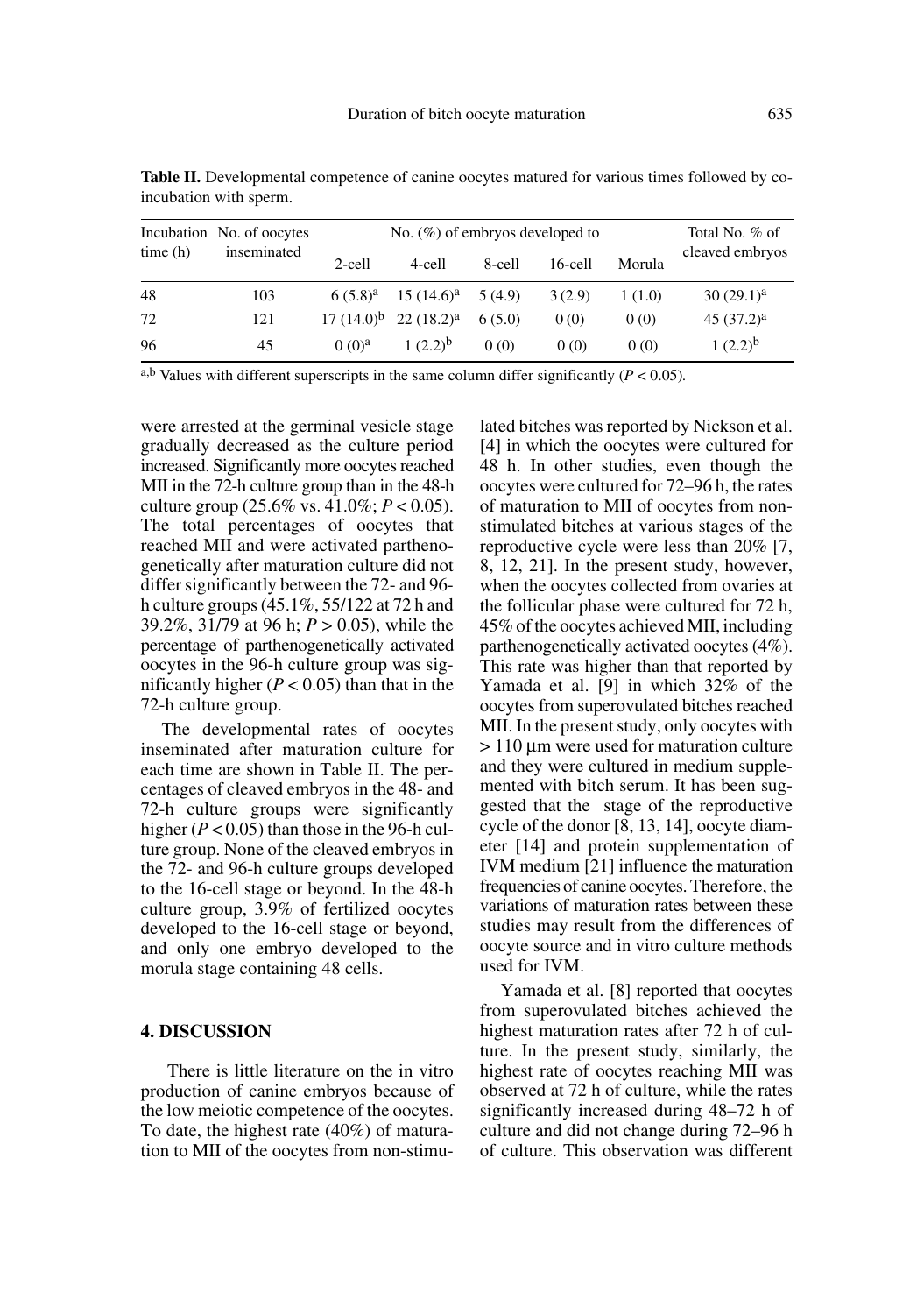from that of previous reports in which the rate of oocytes reaching MII did not increase significantly during 48–72 h of culture [4, 5, 8]. The difference in the relationship between the incubation period and maturation rates of oocytes is unclear, but our results indicate that the maximum rate of meiotic maturation of the oocytes collected from ovaries at the follicular phase occurs after 72 h of in vitro culture.

Songsasen et al. [12] obtained canine embryos at the cleavage stage after IVM/ IVF, in which the oocytes were matured for 48 h. England et al.[10] demonstrated a single pregnancy after transferring 1- and 2 cell zygotes/embryos from IVF of canine oocytes matured between 24 and 72 h. Only one study reported the production of a single blastocyst from oocytes matured for 72 h followed by IVF [11]. However, an optimum maturation period for in vitro development of canine oocytes after IVF remains unclear. It has been shown that sperm penetration induces a resumption of meiosis in some oocytes fertilized at the germinal vesicle stage [5]. In cattle, only oocytes that reach metaphase I or beyond are stimulated by sperm penetration to complete meiotic maturation [22]. When we assessed the presence of spermatozoa in the cytoplasm of canine oocytes collected from ovaries at the follicular phase, matured for 72 h and co-incubated with spermatozoa for 15 h, 42% (22/52) of the oocytes were penetrated by spermatozoa but only 19% (10/52) of the oocytes reached MII or the pronuclear stage (unpublished data). The percentage of the oocytes reaching MII after IVF was lower than that of the oocytes matured for 96 h in the maturation medium. Since we used so few oocytes for the assessment of fertilization, it was not possible to draw any conclusions regarding the effects of sperm penetration on the nuclear maturation of oocytes. In the present study, we observed that the cleavage rates of oocytes matured for 48 h and 72 h were higher than those of oocytes matured for 96 h. About 4% of the oocytes matured for 48 h could develop to the 16-cell stage or beyond, but none of the oocytes matured for 72 h developed to the same stage. These results indicate that the developmental competence after cleavage is superior when the oocytes are matured for 48 h and then fertilized in vitro.

In the present study, the rates of parthenogenetic activation significantly increased when the oocytes were matured for 96 h. Moreover, most oocytes cultured for 96 h could not cleave after IVF. A previous study has demonstrated that aged bovine oocytes are more easily activated by chemical treatment [23]. The activation process evokes exocytosis of cortical granules followed by modification of the zona pellucida that may result in a block to fertilization by sperm [20, 24]. Studies employing in vitro fertilization have shown that postovulatory aging of oocytes directly contributes to a reduction in embryonic development in the hamster [25] and the mouse [26]. Chian et al. [27] suggested that aged bovine oocytes have a smaller ability to cleave, even though normal monospermic fertilization may occur. Therefore, the low rates of development of oocytes matured for 96 h may result from the increased proportions of activated and aged oocytes after culture. These results indicate that the maturation culture for beyond 72 h is detrimental to the development of oocytes after IVF.

In conclusion, the results of our experiment demonstrate that maximum meiotic maturation of oocytes occurs after 72 h of in vitro culture, but 48 h of maturation culture is superior to 72 h of maturation culture based on the developmental stage of the oocytes after IVF. Therefore, our results indicate that an optimum maturation period (48 h) for in vitro development of canine oocytes after IVF may be different from the period necessary (72 h) for a maximal proportion of oocytes to complete meiotic maturation.

#### **ACKNOWLEDGEMENTS**

The authors would like to thank the staff of our laboratory for help with sample collection. This work was supported by the Missyplicity project.